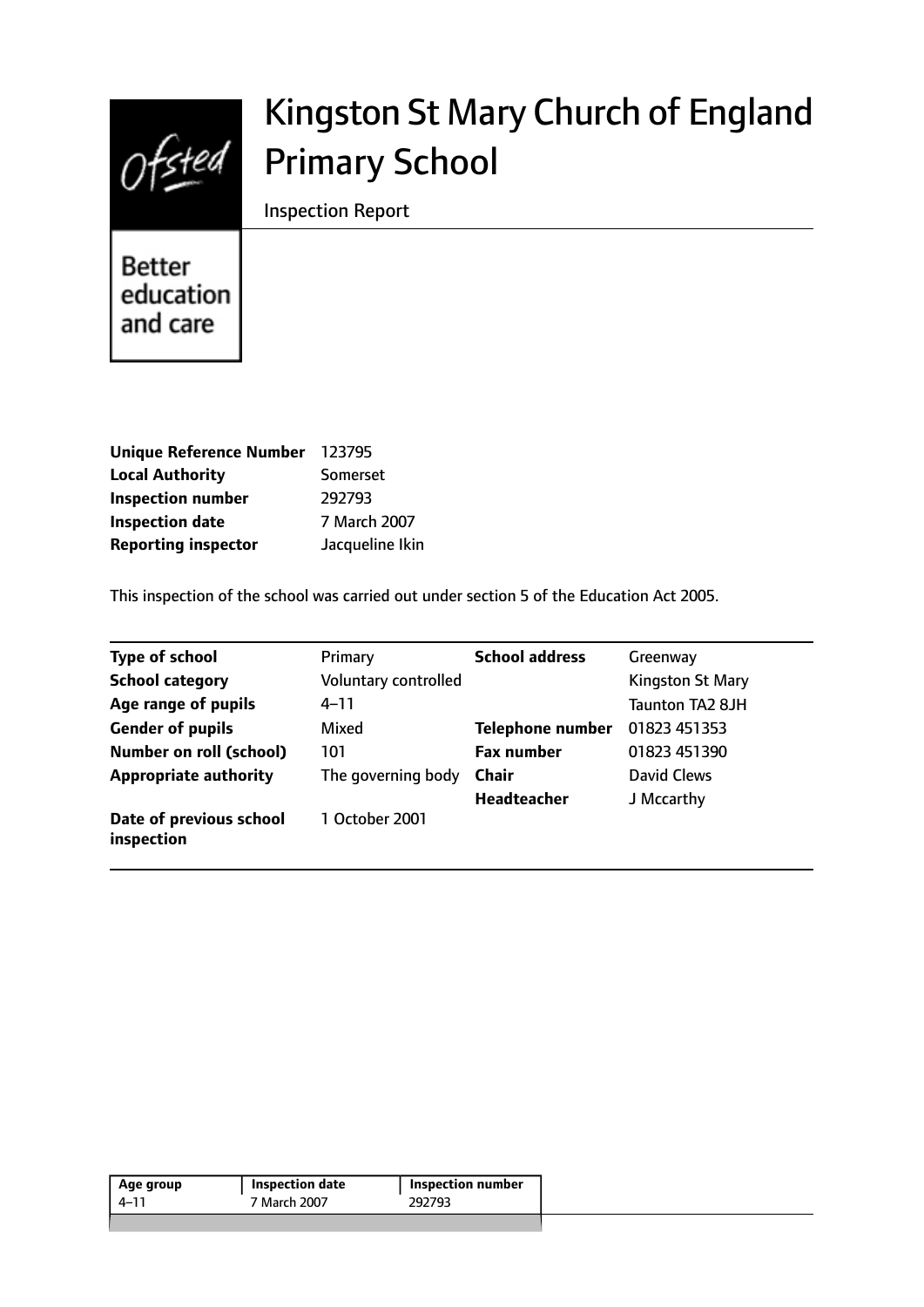© Crown copyright 2007

Website: www.ofsted.gov.uk

This document may be reproduced in whole or in part for non-commercial educational purposes, provided that the information quoted is reproduced without adaptation and the source and date of publication are stated.

Further copies of this report are obtainable from the school. Under the Education Act 2005, the school must provide a copy of this report free of charge to certain categories of people. A charge not exceeding the full cost of reproduction may be made for any other copies supplied.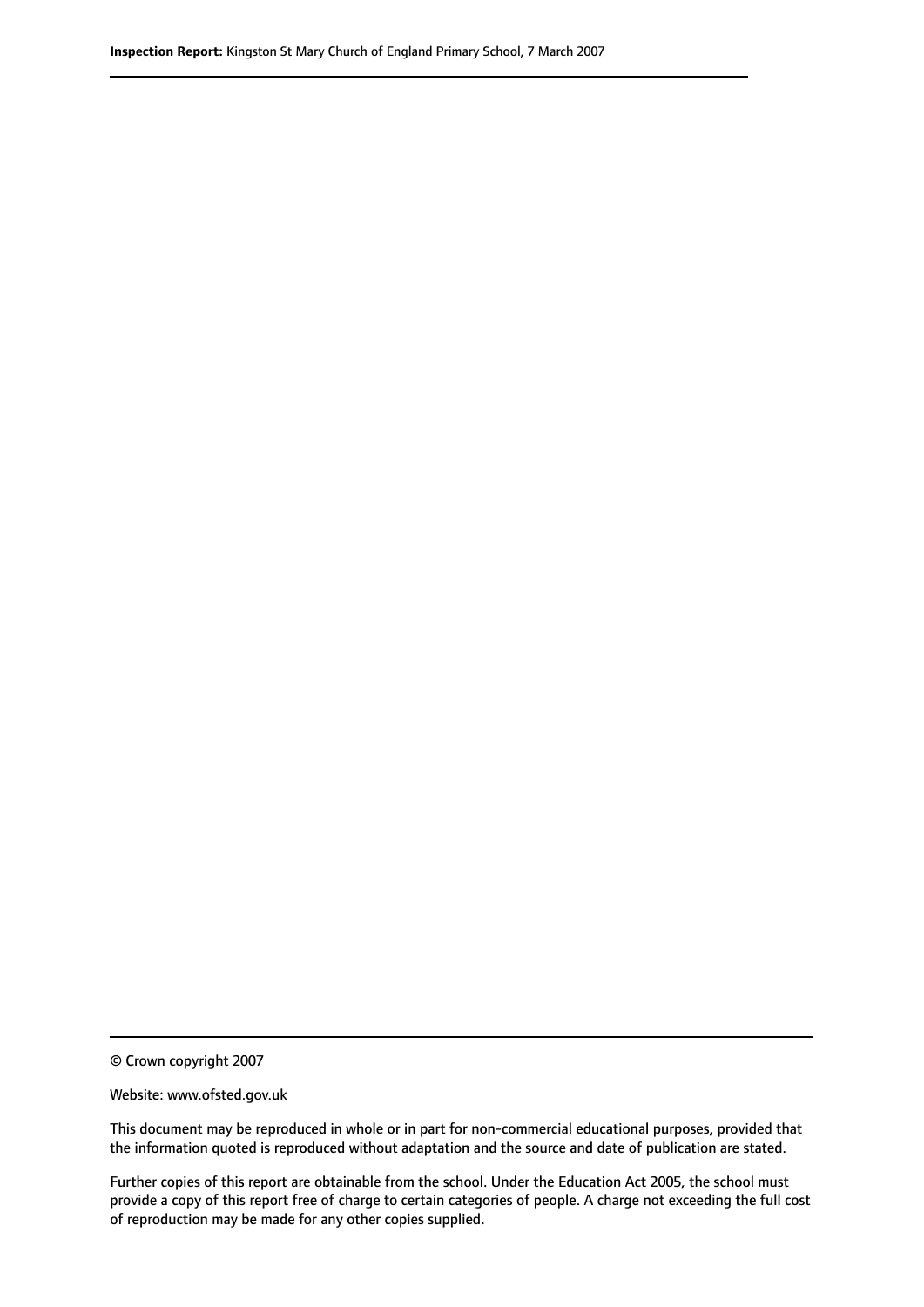## **Introduction**

The inspection was carried out by two Additional Inspectors.

## **Description of the school**

This village school is much smaller than most primary schools. Most pupils on roll are from White British backgrounds. A small minority are from the traveller community. The number of pupils eligible for free school meals is below average. The proportion of pupils with learning difficulties and disabilities is also below average.

### **Key for inspection grades**

| Outstanding  |
|--------------|
| Good         |
| Satisfactory |
| Inadequate   |
|              |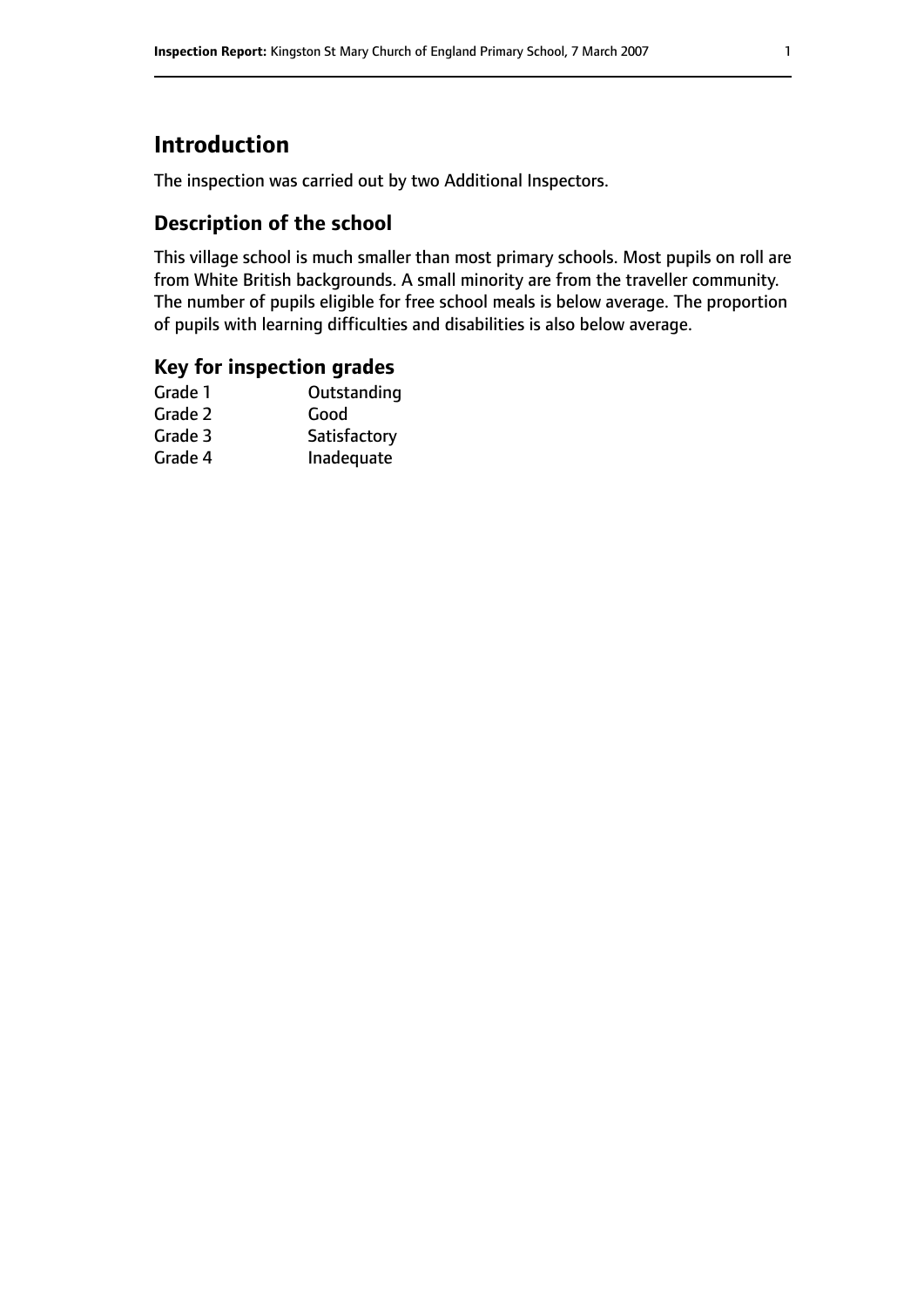## **Overall effectiveness of the school**

#### **Grade: 2**

This is a good school with a number of outstanding features. It is a stimulating and friendly place that provides a well-rounded education for its pupils and prepares them well for their future lives. Parents are overwhelmingly appreciative of its work, particularly for needy or vulnerable pupils. One commented, 'Both my children are happy and secure in the school and come home full of enthusiasm for what they are learning'.

Teaching and learning are good. Children in the Reception class get off to a good start and most pupils in the rest of the school, including those with learning difficulties, achieve well. However, the reading skills of some lower- ability pupils in Years 2 and 3 are not as good as they should be, which inhibits their achievement in other subjects. Standards are above average in English, science and mathematics. Outstanding music teaching results in very high quality singing and performance work. Teachers know their pupils well, plan very carefully for their different needs and mark work thoughtfully to help them improve. Assessment procedures are used conscientiously to check how well pupils are getting on. However, procedures for identifying the progress that pupils need to make each year in order to reach the challenging targets they need to reach by Year 6 are not systematic enough. This contributes to some variations in standards and achievement from year to year.

The curriculum, including provision for Reception-aged children, is good. Visits to places of interest together with a wide range of after-school activities contribute very well to pupils' progress and enjoyment of school. Pupils' personal development and well-being are outstanding. The good care and guidance and the genuine interest that the school takes in individual pupils and the outstanding pastoral support that they receive are significant factors in pupils' growth in confidence and eagerness to learn. Pupils have a very good understanding of how to keep themselves healthy and safe. Their spiritual, moral, social and cultural development is excellent. Very good links with the church contribute to this. Behaviour is good and in the classroom it is often excellent. Pupils make an excellent contribution to school life through their work on the school council and also contribute well to the local community.

The leadership and management of the school are good and there have been good improvements since the last inspection. The headteacher provides very good leadership and there is a strong sense of teamwork in the school. Staff and governors are highly committed to the school and are fully involved in evaluating its work and its growth and development. The school's capacity for future improvement is good because of this.

#### **What the school should do to improve further**

• Raise standards further by improving the achievement of lower-ability pupils in reading.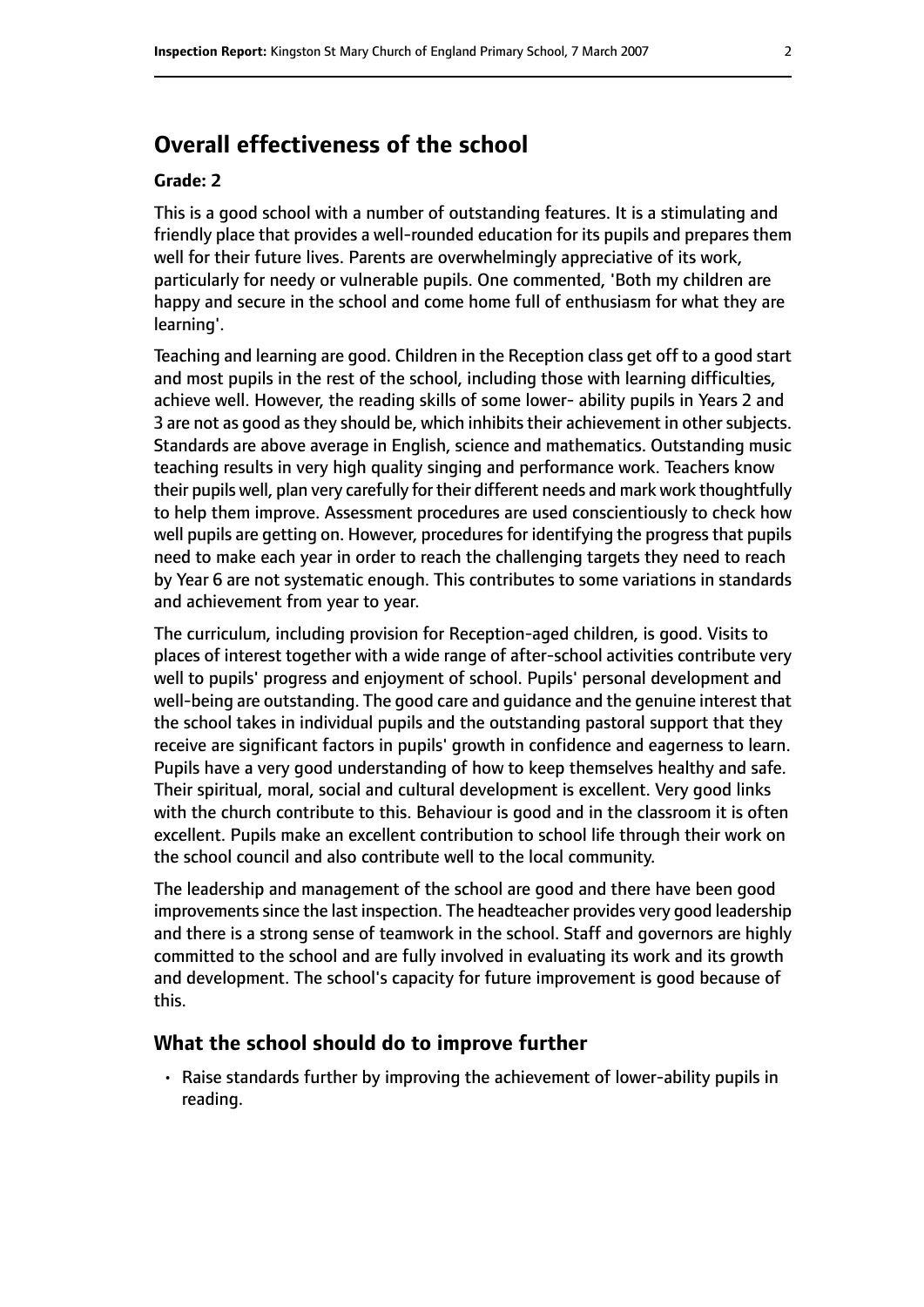• Ensure that pupils make consistently good progress as they move through the school by identifying where pupils need to be by the end of each year group in order to meet the challenging targets set for them by the end of Year 6.

## **Achievement and standards**

#### **Grade: 2**

There is a very wide range of attainment on entry to the Reception class which varies considerably from year to year. However, overall it is average. The children make good progress and by the end of their Reception year most are working securely within the goals expected for children of a similar age. By the end of Year 2, standards are broadly average in reading, writing and mathematics. By Year 6, standards are above average in English, mathematics and science. This represents good achievement for most pupils, including those with learning difficulties. The school has successfully improved standards in writing through a clear focus on improving spelling and grammar. However, the school recognises that some lower-ability pupils in Years 2 and 3 do not always do as well as they should in reading and this limits their achievement in other subjects. Standards and achievement fluctuate from year to year, in part because of the varying nature and the small size of some cohorts. However, the informal way in which annual targets are set for pupils in each year group also contributes to these variations. Pupils from minority ethnic groups do as well as their classmates. Those from traveller backgrounds achieve well when they are in school.

## **Personal development and well-being**

#### **Grade: 1**

Pupils' personal development and well-being are outstanding. The school provides a very safe and supportive atmosphere where pupils grow in confidence and are eager to learn. Pupils are very proud of their school. Their exuberance and love of learning are exemplified in their joyous singing, enthusiastic responses in lessons and above-average attendance rates. Behaviour is good and sometimes excellent in lessons because of the trusting relationships between teachers and pupils. Pupils have very responsible attitudes towards others, for example, in the playground where older 'buddies' take care of younger pupils, comforting them if they are unhappy. The school offers outstanding opportunities for pupils to help shape its work, for example, when consulting them prior to the formulation of the school improvement plan. Pupils contribute extremely well to this through their work on the school council. They speak up when they see something they feel is not right and are very happy to initiate and organise events, such as a 'Fruit Cocktail Bar', to raise money for charity. They have an excellent understanding of their own cultural traditions and are well prepared for the cultural diversity of modern British society. Pupils' excellent personal growth and good achievement in literacy and numeracy prepare them well for their future education and working life.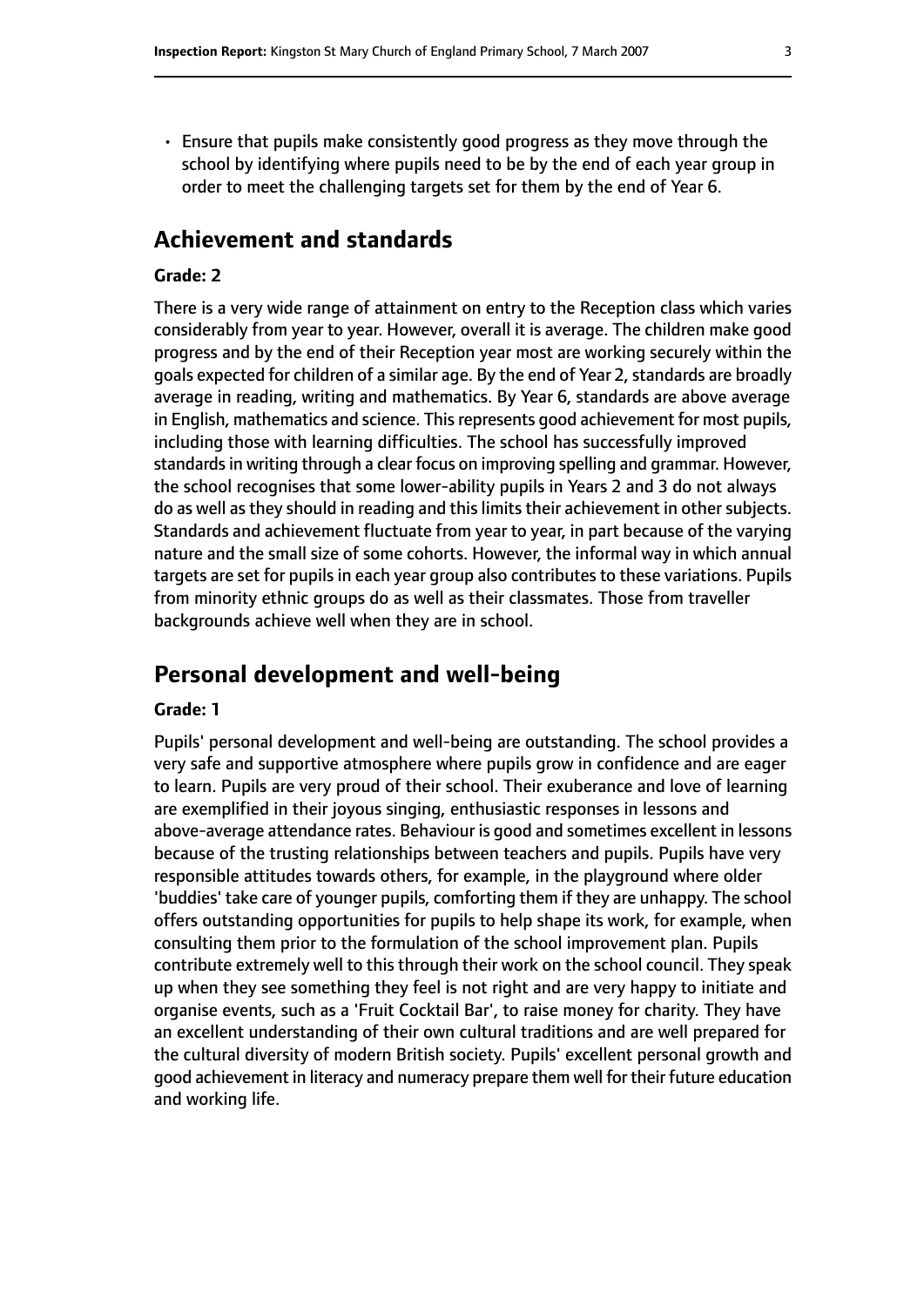## **Quality of provision**

#### **Teaching and learning**

#### **Grade: 2**

Teaching and learning are good. In Years 5 and 6 and in music, where the teacher has a high level of subject expertise, teaching is often outstanding. Teachers have high expectations of their pupils and lessons are thoroughly planned and prepared to meet their different needs. For example, in Years 3 and 4, there is planning for seven different mathematics groups. In Years 5 and 6, activities skilfully build on what has gone before, such as when pupils were encouraged to count in different ways in a numeracy lesson, leading to a discovery of how to count in units of ninety, calculate degrees in a quarter turn and the accurate use of a protractor. Improvements to the teaching of spelling and grammar are contributing to improvements in writing. The school has a range of strategies to teach reading which are successful for most pupils. It is aware that more needs to be done to help some lower ability pupils improve their comprehension skills. Good support for pupils with learning difficulties enables them to participate fully and make good progress in lessons.

#### **Curriculum and other activities**

#### **Grade: 2**

Well-planned learning opportunities promote children's curiosity and independence in all the areas of learning in the Reception class. Careful planning ensures that the curriculum is fully covered in the rest of the school. Provision for pupils with learning difficulties is good. Their needs are identified at an early stage and teaching assistants, who are well briefed, give them good support. There are good arrangements for gifted and talented pupils and the school has recognised the need to boost the achievement of lower-ability pupils in Years 2 and 3. The curriculum is enriched well by carefully planned links between subjects. In addition there is good use of information and communications technology and very good use of the school's grounds and visits to places of interest, such as the visits to the Hindu temple and the synagogue which took place during the inspection. Excellent provision for pupils' personal, social, health education and citizenship makes a significant contribution to their personal growth. There is a very good range of after-school activities which are very well attended and make significant contributions to pupils' enjoyment of school.

#### **Care, guidance and support**

#### **Grade: 2**

The commitment of staff to pupils' welfare is uncompromising and the pastoral care and support given to pupils are outstanding. The staff know the pupils very well and provide well-judged advice and support for their personal development. As a result, pupils feel very safe and know who to go to if they need help. The school works very effectively with parents and has their trust and confidence, particularly when pupils have difficulties. This includes very good liaison with external agencies when required.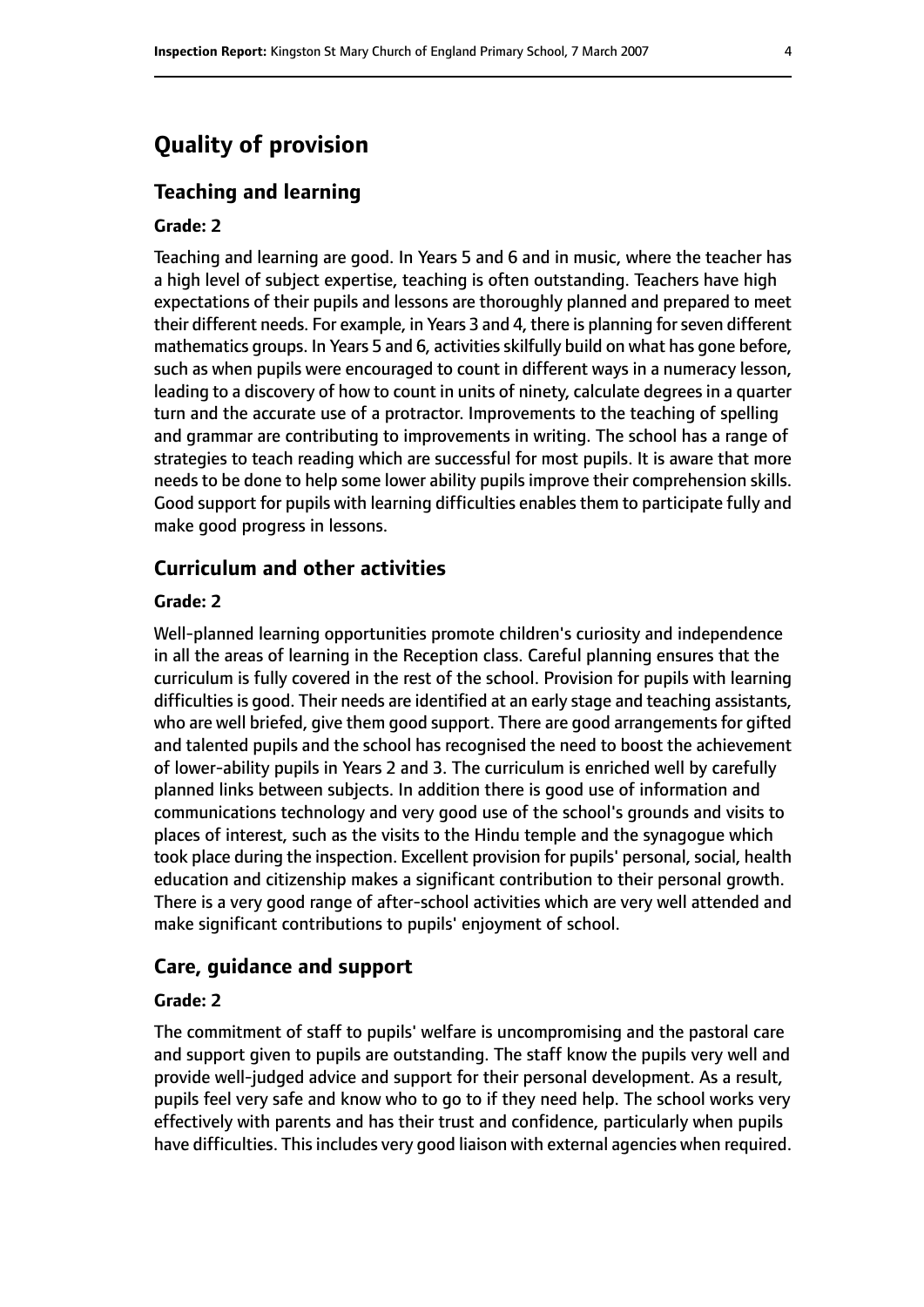Arrangements for health and safety and for safeguarding pupils are robust. The support for pupils' academic development is generally good. The school's effective assessment and tracking arrangements ensure that most pupils, including those with learning difficulties, receive the day-to-day guidance they need to help them make good progress. Long-term targets for the end of Year 6 are based on earlier test results. However, procedures for identifying how much progress pupils need to make each year in order to meet them are too informal.

## **Leadership and management**

#### **Grade: 2**

The leadership and management of the school ensure that most pupils achieve well. The headteacher's very clear vision for the future of the school has built a strong staff team who are highly committed to moving the school forward. She is quick to provide training and advice where it is needed and to recognise and praise the good work of staff and pupils. Self-evaluation procedures are good. The views of pupils, parents, governors and staff are sought and there is rigorous analysis of assessment data. As a result the school has an accurate view of its strengths and where it needs to concentrate its efforts in order to raise standards. The school's plan for improvement is thorough and identifies the right areas for attention. This has resulted in improvements, for example, in pupils' writing skills. However, the school knows that more needs to be done for some pupils in reading. Governors are very committed to the school and its community. They give generously of their time and expertise for the benefit of the school, for example, during the work to improve the school building and in the setting up of a school website.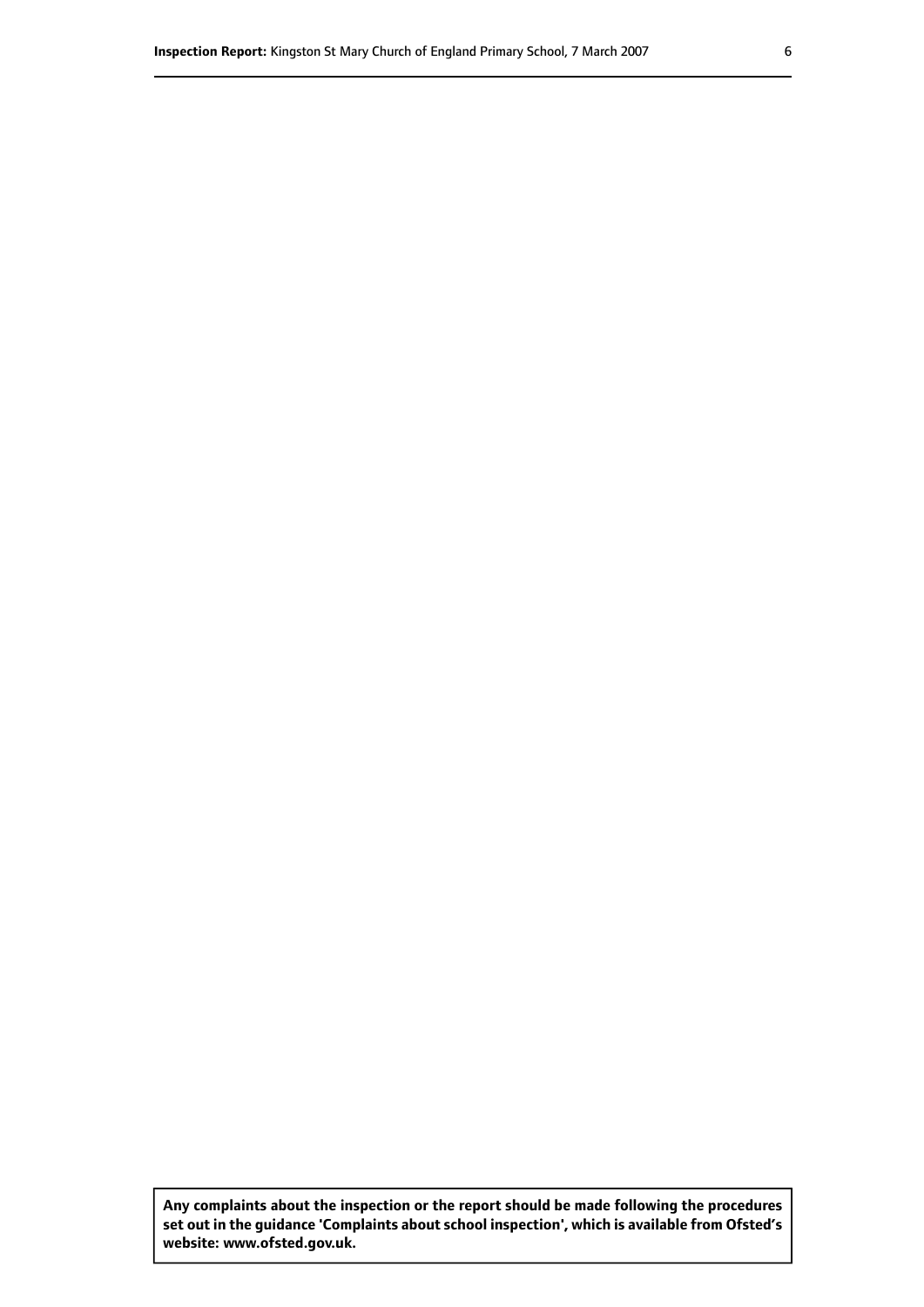## **Inspection judgements**

| Key to judgements: grade 1 is outstanding, grade 2 good, grade 3 satisfactory, and grade 4 | School         |
|--------------------------------------------------------------------------------------------|----------------|
| inadeauate                                                                                 | <b>Overall</b> |

## **Overall effectiveness**

| How effective, efficient and inclusive is the provision of education, integrated<br>care and any extended services in meeting the needs of learners? |     |
|------------------------------------------------------------------------------------------------------------------------------------------------------|-----|
| How well does the school work in partnership with others to promote learners'<br>well-being?                                                         |     |
| The quality and standards in the Foundation Stage                                                                                                    |     |
| The effectiveness of the school's self-evaluation                                                                                                    |     |
| The capacity to make any necessary improvements                                                                                                      |     |
| Effective steps have been taken to promote improvement since the last<br>inspection                                                                  | Yes |

## **Achievement and standards**

| How well do learners achieve?                                                                               |  |
|-------------------------------------------------------------------------------------------------------------|--|
| The standards <sup>1</sup> reached by learners                                                              |  |
| How well learners make progress, taking account of any significant variations between<br>groups of learners |  |
| How well learners with learning difficulties and disabilities make progress                                 |  |

## **Personal development and well-being**

| How good is the overall personal development and well-being of the<br>learners?                                  |  |
|------------------------------------------------------------------------------------------------------------------|--|
| The extent of learners' spiritual, moral, social and cultural development                                        |  |
| The behaviour of learners                                                                                        |  |
| The attendance of learners                                                                                       |  |
| How well learners enjoy their education                                                                          |  |
| The extent to which learners adopt safe practices                                                                |  |
| The extent to which learners adopt healthy lifestyles                                                            |  |
| The extent to which learners make a positive contribution to the community                                       |  |
| How well learners develop workplace and other skills that will contribute to<br>their future economic well-being |  |

## **The quality of provision**

| How effective are teaching and learning in meeting the full range of the<br>learners' needs?          |  |
|-------------------------------------------------------------------------------------------------------|--|
| How well do the curriculum and other activities meet the range of needs<br>and interests of learners? |  |
| How well are learners cared for, guided and supported?                                                |  |

 $^1$  Grade 1 - Exceptionally and consistently high; Grade 2 - Generally above average with none significantly below average; Grade 3 - Broadly average to below average; Grade 4 - Exceptionally low.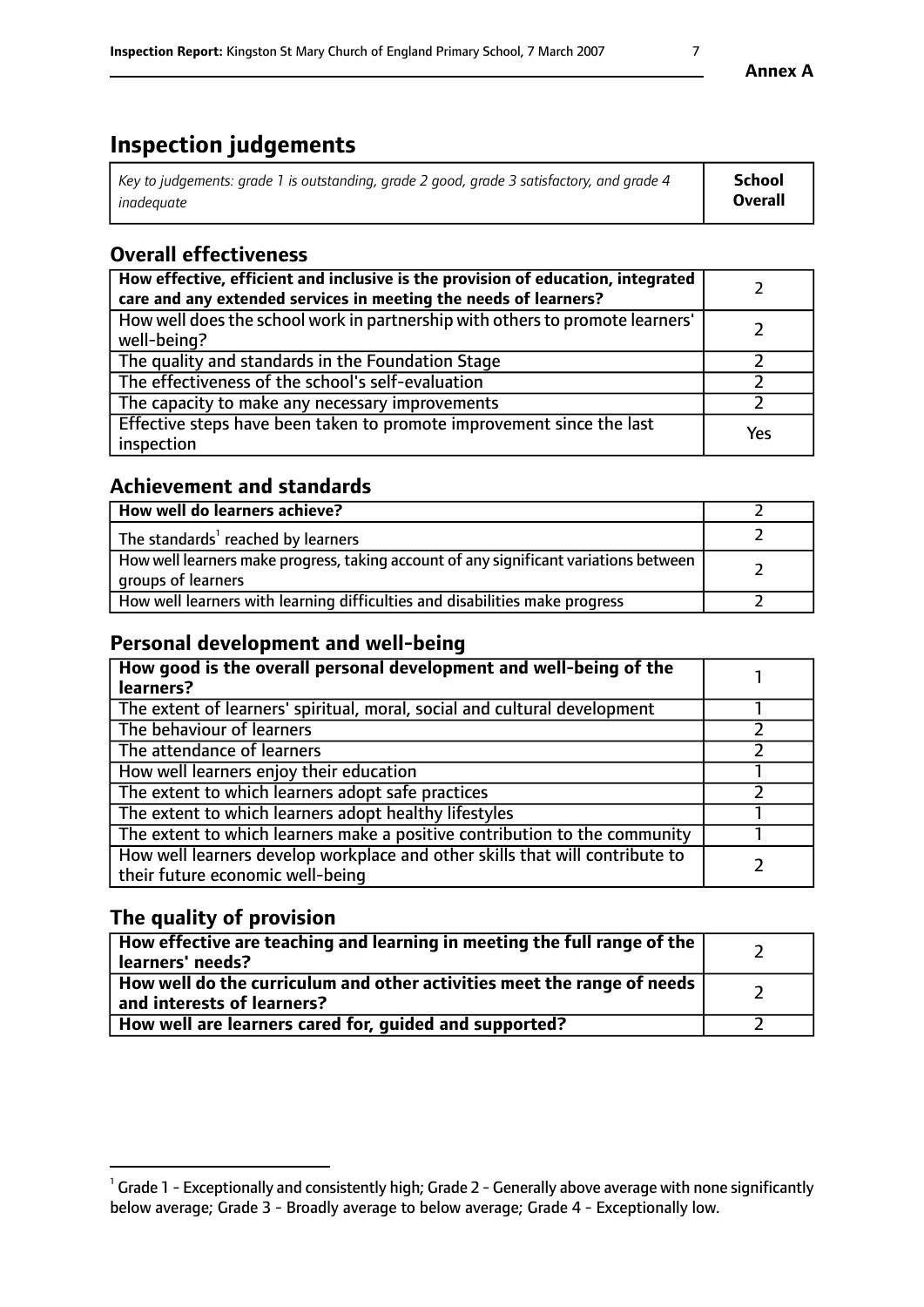## **Leadership and management**

| How effective are leadership and management in raising achievement<br>and supporting all learners?                                              |               |
|-------------------------------------------------------------------------------------------------------------------------------------------------|---------------|
| How effectively leaders and managers at all levels set clear direction leading<br>to improvement and promote high quality of care and education |               |
| How effectively performance is monitored, evaluated and improved to meet<br>challenging targets                                                 |               |
| How well equality of opportunity is promoted and discrimination tackled so<br>that all learners achieve as well as they can                     |               |
| How effectively and efficiently resources, including staff, are deployed to<br>achieve value for money                                          | $\mathcal{P}$ |
| The extent to which governors and other supervisory boards discharge their<br>responsibilities                                                  |               |
| Do procedures for safequarding learners meet current government<br>requirements?                                                                | Yes           |
| Does this school require special measures?                                                                                                      | No            |
| Does this school require a notice to improve?                                                                                                   | <b>No</b>     |